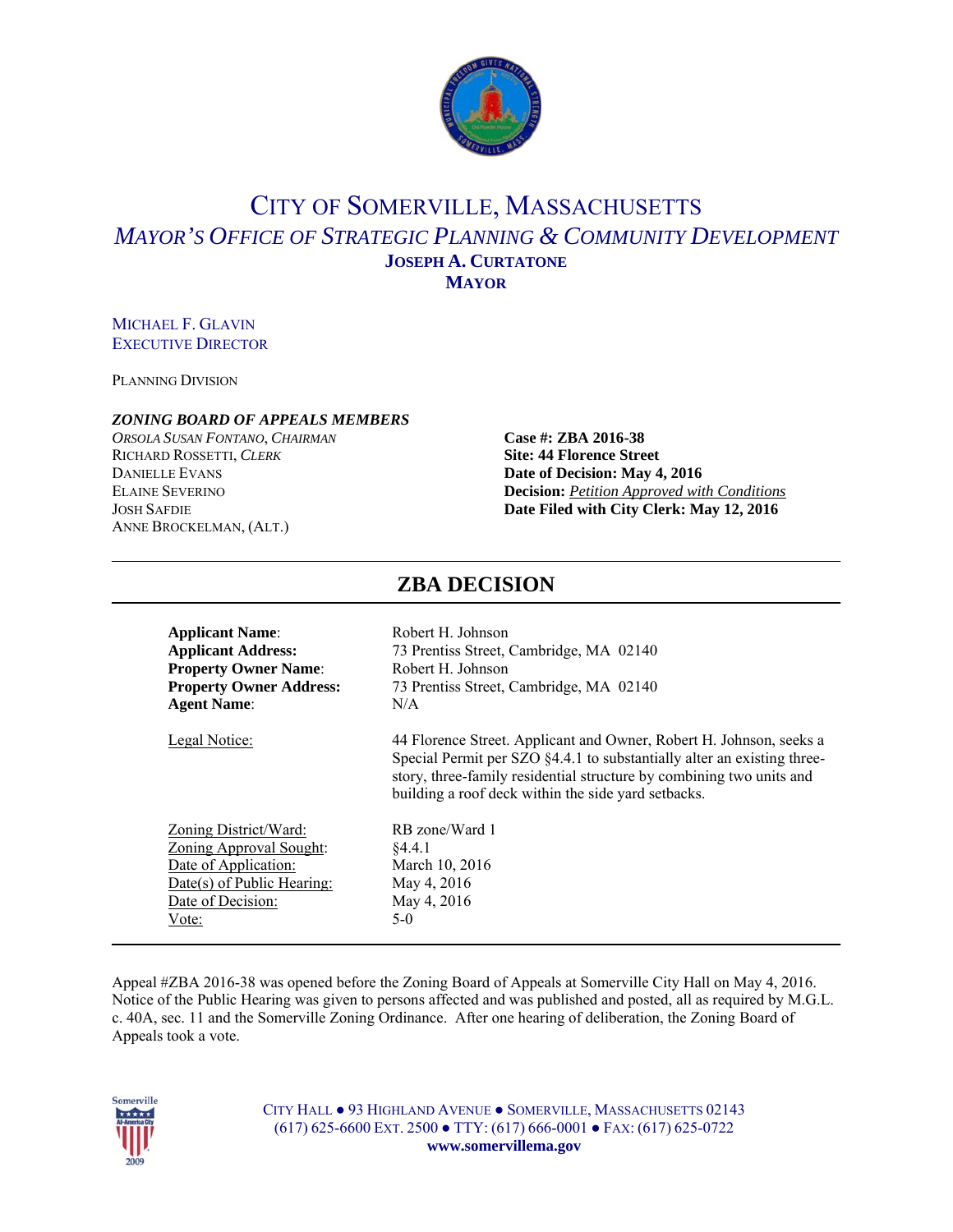#### **DESCRIPTION:**

The Applicant proposes to combine the units on the second and third stories into one unit, effectively converting the property into a two-family structure. The trigger for the Special Permit is the construction of the roof deck within the side yard setbacks.

#### **FINDINGS FOR SPECIAL PERMIT (SZO §4.4.1):**

In order to grant a special permit, the SPGA must make certain findings and determinations as outlined in §4.4.1 of the SZO. This section of the report goes through §4.4.1 in detail.

1. Information Supplied:

The Board finds that the information provided by the Applicant conforms to the requirements of §4.4.1 of the SZO and allows for a comprehensive analysis of the project with respect to the required Special Permits.

2. Compliance with Standards: The Applicant must comply "with such criteria or standards as may be set forth in this Ordinance which refer to the granting of the requested special permit."

Section 4.4.1 states that "[l]awfully existing nonconforming structures other than one- and two-family dwellings may be enlarged, extended, renovated or altered only by special permit authorized by the SPGA in accordance with the procedures of Article 5. The SPGA must find that such extension, enlargement, renovation or alteration is not substantially more detrimental to the neighborhood than the existing nonconforming building. In making the finding that the enlargement, extension, renovation or alteration will not be substantially more detrimental, the SPGA may consider, without limitation, impacts upon the following: traffic volumes, traffic congestion, adequacy of municipal water supply and sewer capacity, noise, odor, scale, on-street parking, shading, visual effects and neighborhood character."

In considering a special permit under §4.4.1 of the SZO the Board finds that ensuring that two units exist in the building rather than the three allowed is in keeping with the general purposes of the RB district. By combining the top two units and re-arranging the living spaces of all three floors, the proposed plan reduces the bedroom count from the five currently existing to four.

The Board also finds that the addition of the roof deck at the rear of the property will allow the occupants of the second unit an easier means of access to outdoor space than they are afforded currently. Very few properties on Florence Street have outdoor living (deck or porch) space at the front of their property. The Applicant's proposed changes are in keeping with the general area of having resident outdoor space confined to the rear of properties.

3. Consistency with Purposes: The Applicant has to ensure that the project "is consistent with (1) the general purposes of this Ordinance as set forth in Article 1, and (2) the purposes, provisions, and specific objectives applicable to the requested special permit which may be set forth elsewhere in this Ordinance, such as, but not limited to, those purposes at the beginning of the various Articles."

The proposal is consistent with the purposes of the RB district, which is, "[t]o establish and preserve medium density neighborhoods of one-, two- and three-family homes, free from other uses except those which are both compatible with and convenient to the residents of such districts."

4. Site and Area Compatibility: The Applicant has to ensure that the project "(i)s designed in a manner that is compatible with the characteristics of the built and unbuilt surrounding area, including land uses."

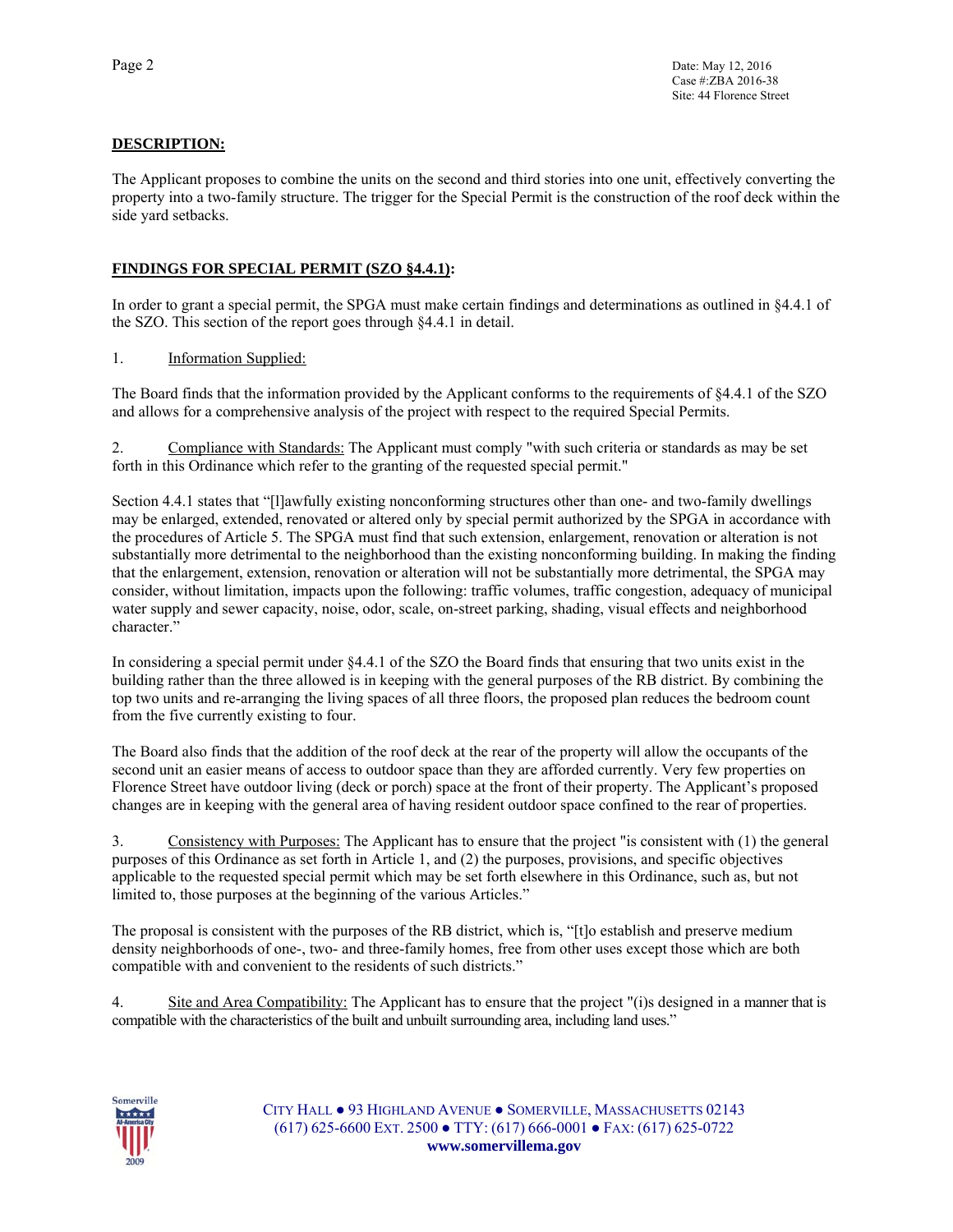As noted previously, in considering a special permit under §4.4.1 of the SZO, the Board finds that the alterations proposed would not be substantially more detrimental to the neighborhood than the existing structure. The neighborhood is a mix of two- and three-family residences with rear yard outdoor space.

6. Housing Impact: Will not create adverse impacts on the stock of existing affordable housing.

The proposal will not add to the existing stock of affordable housing.

#### **DECISION:**

Present and sitting were Members Orsola Susan Fontano, Richard Rossetti, Danielle Evans, Elaine Severino and Josh Safdie. Upon making the above findings, Richard Rossetti made a motion to approve the request for a Special Permit. Elaine Severino seconded the motion. Wherefore the Zoning Board of Appeals voted **5-0** to **APPROVE** the request. In addition the following conditions were attached:

| $\#$                        | <b>Condition</b>                                                                                                                                                                                                                                                                                                                                                                                                                |                                                                | <b>Timeframe</b><br>for<br>Compliance | <b>Verified</b><br>(initial) | <b>Notes</b> |
|-----------------------------|---------------------------------------------------------------------------------------------------------------------------------------------------------------------------------------------------------------------------------------------------------------------------------------------------------------------------------------------------------------------------------------------------------------------------------|----------------------------------------------------------------|---------------------------------------|------------------------------|--------------|
|                             | Approval is to substantially alter an existing three-family<br>structure into a two-unit residence and construct a roof deck<br>at the rear of the property within the left and right side yard<br>setbacks.                                                                                                                                                                                                                    |                                                                | BP/CO                                 | ISD/Plng.                    |              |
|                             | Date (Stamp Date)                                                                                                                                                                                                                                                                                                                                                                                                               | <b>Submission</b>                                              |                                       |                              |              |
| 1                           | March 16, 2016                                                                                                                                                                                                                                                                                                                                                                                                                  | Initial application<br>submitted to the City<br>Clerk's Office |                                       |                              |              |
|                             | Any changes to the approved site plan or elevations that are<br>not de minimis must receive SPGA approval. Whether or<br>not a change is <i>de minimis</i> in nature must be determined by<br>the Planning Office.                                                                                                                                                                                                              |                                                                |                                       |                              |              |
|                             | <b>Pre-Construction</b>                                                                                                                                                                                                                                                                                                                                                                                                         |                                                                |                                       |                              |              |
| $\overline{2}$              | New sanitary connection flows over 2,000 GPD require a<br>4:1 removal of infiltration and/or inflow by the Applicant.<br>This will be achieved by submitting a mitigation payment to<br>the City based on the cost per gallon of I/I to be removed<br>from the sewer system. The Applicant shall work with<br>Engineering to meet this condition before a certificate of<br>occupancy is issued.                                |                                                                | CO                                    | Eng.                         |              |
| <b>Design</b>               |                                                                                                                                                                                                                                                                                                                                                                                                                                 |                                                                |                                       |                              |              |
| 3                           | The Applicant shall adhere to all of the designs including<br>style, scale, form, massing and materials as indicated on the<br>plans approved by the ZBA.                                                                                                                                                                                                                                                                       |                                                                | CO                                    | Planning<br>Staff / ISD      |              |
| <b>Construction Impacts</b> |                                                                                                                                                                                                                                                                                                                                                                                                                                 |                                                                |                                       |                              |              |
| $\overline{4}$              | The Applicant shall, at his expense, replace any existing<br>equipment (including, but not limited to street sign poles,<br>signs, traffic signal poles, traffic signal equipment, wheel<br>chair ramps, granite curbing, etc) and the entire sidewalk<br>immediately abutting the subject property if damaged as a<br>result of construction activity. All new sidewalks and<br>driveways must be constructed to DPW standard. |                                                                | CO                                    | <b>DPW</b>                   |              |

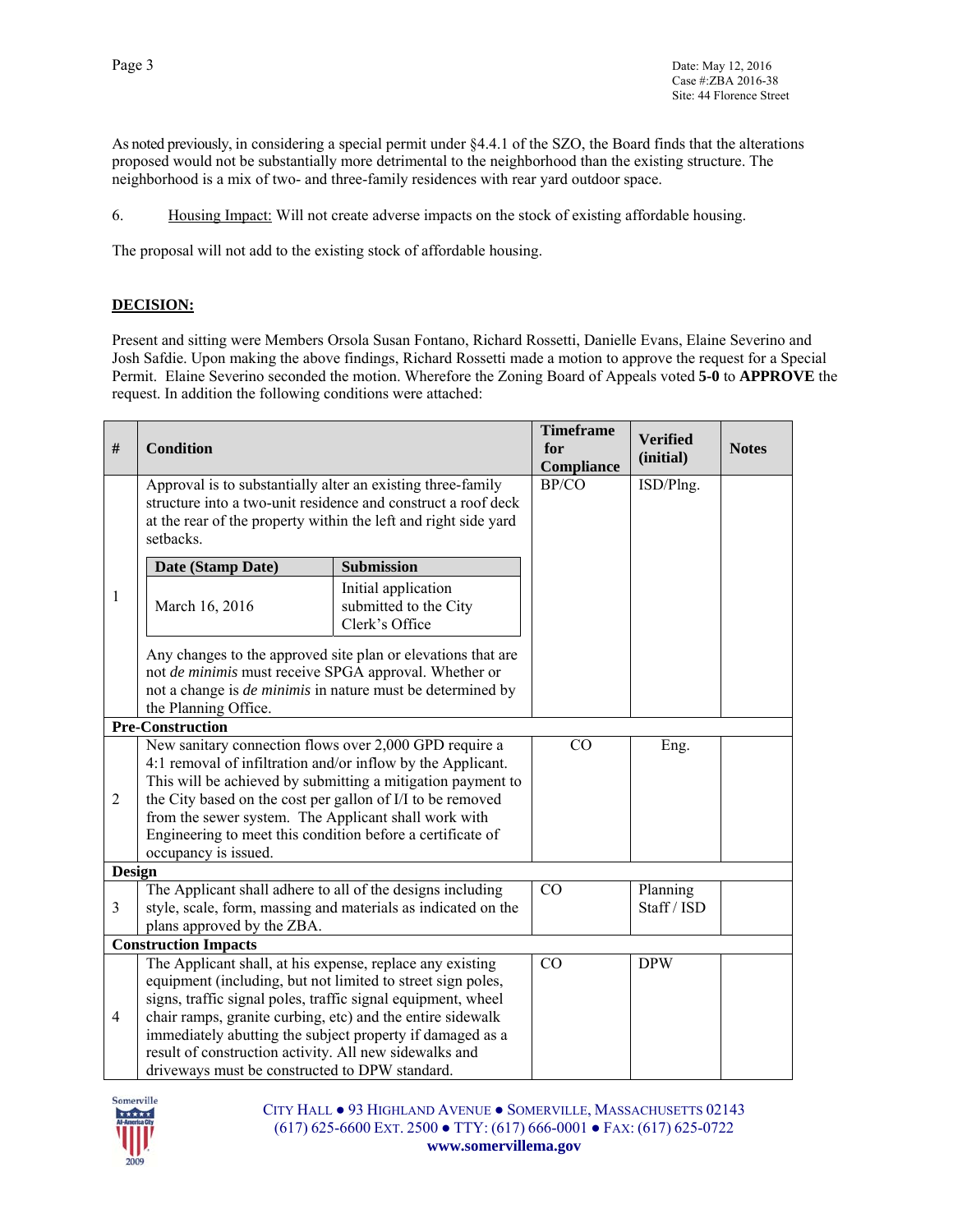|                       | All construction materials and equipment must be stored     | During       | T&P        |  |  |  |
|-----------------------|-------------------------------------------------------------|--------------|------------|--|--|--|
| 5                     | onsite. If occupancy of the street layout is required, such | Construction |            |  |  |  |
|                       | occupancy must be in conformance with the requirements of   |              |            |  |  |  |
|                       | the Manual on Uniform Traffic Control Devices and the       |              |            |  |  |  |
|                       | prior approval of the Traffic and Parking Department must   |              |            |  |  |  |
|                       | be obtained.                                                |              |            |  |  |  |
|                       | <b>Public Safety</b>                                        |              |            |  |  |  |
| 6                     | The Applicant or Owner shall meet the Fire Prevention       | CO.          | FP.        |  |  |  |
|                       | Bureau's requirements.                                      |              |            |  |  |  |
| 7                     | All exterior lighting must be confined to the subject       | CO           | Plng.      |  |  |  |
|                       | property, cast light downward and must not intrude,         |              |            |  |  |  |
|                       | interfere or spill onto neighboring properties.             |              |            |  |  |  |
|                       |                                                             | CO           | Fire       |  |  |  |
| 8                     | All smoke detectors shall be hard-wired.                    |              | Prevention |  |  |  |
|                       |                                                             |              | / ISD      |  |  |  |
| <b>Final Sign-Off</b> |                                                             |              |            |  |  |  |
| 9                     | The Applicant shall contact Planning Staff at least five    | Final sign   | Plng.      |  |  |  |
|                       | working days in advance of a request for a final inspection | off          |            |  |  |  |
|                       | by Inspectional Services to ensure the proposal was         |              |            |  |  |  |
|                       | constructed in accordance with the plans and information    |              |            |  |  |  |
|                       | submitted and the conditions attached to this approval.     |              |            |  |  |  |